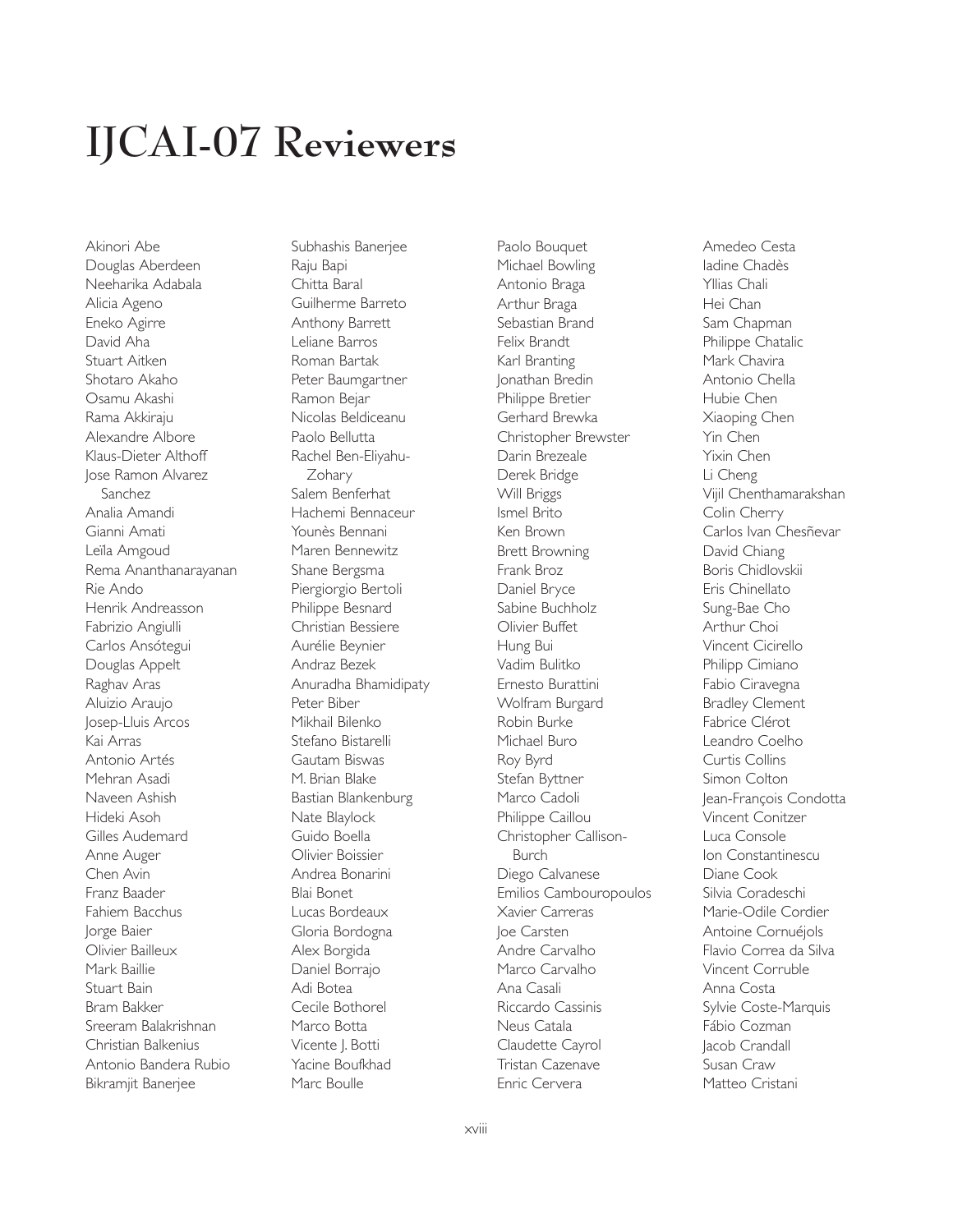Nello Cristianini Philippe Cudre-Mauroux Bernardo Cuenca Grau Joe Culberson Aron Culotta Padraig Cunningham José Demisio da Silva Walter Daelemans Ido Dagan Philippe Dague Mehmet Dalkilic Victor Dalmau Bruce D'Ambrosio Dung Dang Roger Dannenberg Adnan Darwiche Sanjoy Dasgupta Andrew Davenport Ernest Davis lesse Davis Francisco De Carvalho Giuseppe De Giacomo Simon de Givry Johan de Kleer Felix de la Paz López Manoel de Lima Gina de Oliveira Fiorella de Rosis Bulusu Deekshatulu Angel del Pobil Alvaro del Val Sarah Jane Delany James Delgrande Frank Dellaert Alexandre Delteil Yves Demazeau Yiannis Demiris Pedro DeRose Yves Deville M. Bernardine Dias Antonio Diaz-Calderon Bistra Dilkina Yuan Ding Carlos Diuk Lucas Dixon Simon Dixon Minh Do AnHai Doan Dmitri Dolgov Pedro Domingos Carmel Domshlak Francesco Donini Prashant Doshi Ivan Dotu

Christophe Dousson Mark Dredze Oskar Dressler Ovidiu Valentin Drugan Didier Dubois Pablo Duboue Frederick Ducatelle Tom Duckett Chris Dugan Florence Dupin de Saint-Cyr Richard Duro Alain Dutech Douglas Eck Stefan Edelkamp Lavinia Egidi Jason Eisner Thomas Eiter Yousri El Fattah Austin Eliazar Emad El-Sebakhy Yaakov Engel Esra Erdem Teresa Escrig Floriana Esposito Jérôme Euzenat Patrick Fabiani Nicola Fanizzi Hélène Fargier Alessandro Farinelli Tanveer Faruquie Julien Fauqueur Ronen Feldman Kurt Fenstermacher Stefano Ferilli Alan Fern Fernando Fernandez Susana Fernández Bogdan Filipic Eugene Fink Alberto Finzi Felix Fischer Paul Fitzpatrick Sven Fleck Gerhard Fleischanderl Pierre Flener Arthur Flexer Norman Foo Carlos Forster Dieter Fox Maria Fox Enrico Franconi Jeremy Frank Christian Freksa

Udo Frese Christian Fritz Raquel Fuentetaja Kensuke Fukuda Kenji Fukumizu Karen Fullam David Furcy Alfredo Gabaldon Salvatore Gaglio Christian Gagné Michel Gagnon Matjaz Gams Luis A. Garcia-Fernandez Marta Gatius Kevin Gee Hector Geffner Michael Gelfond Esther Gelle Ian Gent Roland Geraerts Enrico Gerding Alfonso Gerevini Mohammad Ghavamzadeh Ali Ghodsi Lahouari Ghouti Laura Giordano Roxana Girju Enrico Giunchiglia Denis Gjoni Marie-Pierre Gleizes Birte Glimm Francois Goasdoue Shantanu Godbole Lluis Godo Ashok Goel Vibhav Gogate Martin Charles Golumbic Carla Gomes Antonio Gomez Skarmeta Rica Gonen Christophe Gonzales Richard Goodwin Geoff Gordon Marco Gori Guido Governatori Maarten Grachten Manuel Graña Guillaume Gravier Gianluigi Greco Sergio Greco Eric Grégoire Russ Greiner Charles Gretton

Giorgio Grisetti Irène Grosclaude Carlos Guestrin Yuhong Guo Kalyan Gupta Rahul Gupta Jens-Steffen Gutmann Gery Gutnik Christian Guttmann Volker Haarslev Meirav Hadad David Hales Alon Halevy George Halsey Youssef Hamadi Charles Hannon Eric Hansen Patrik Haslum Salima Hassas Emmanuel Hebrard Malte Helmert Tarek Helmy Elder Hemerly Laurent Henocque Federico Heras Carlos Hernandez Andreas Herzig Andreas Heß Matt Heverly Katsutoshi Hirayama Graeme Hirst Pascal Hitzler Brahim Hnich Sepp Hochreiter Joerg Hoffmann Thomas Hofmann Lawrence Holder Alan Holland Robert Holte Ian Horrocks Andrew Howard Ayanna Howard Fang-Cheng Hsu Fei Huang Jiayuan Huang Jinbo Huang Liang Huang Mark Hubey Andres Huertas Marc-Philippe Huget Eyke Hullermeier Dang Van Hung Robin Hunicke Andrew Hunter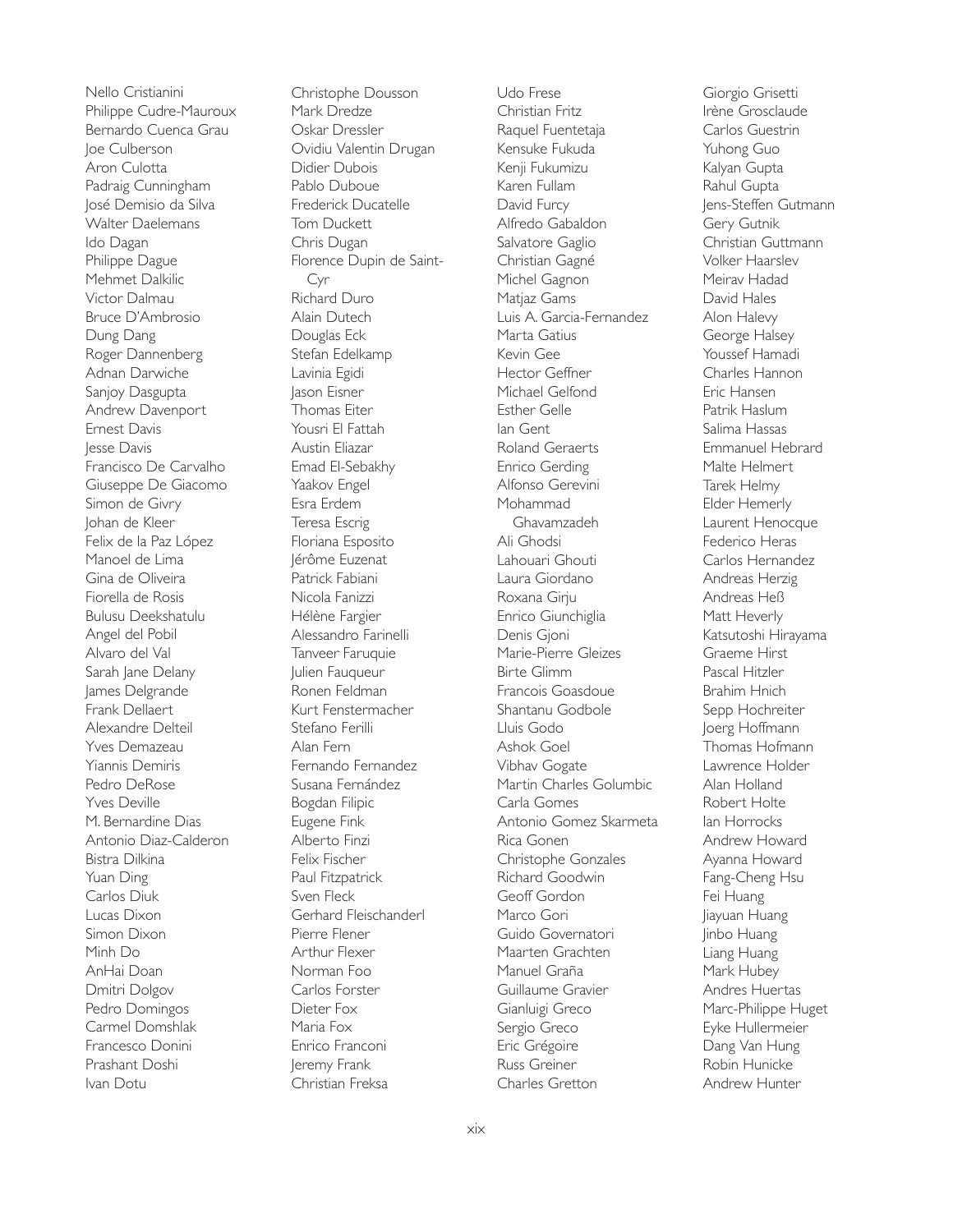Terry Huntsberger Frank Hutter Rebecca Hwa Giovambattista Ianni Samuel Ieong Felix Ingrand Diana Inkpen Neil Ireson Jose Iria Takayuki Ito Atsushi Iwasaki Kiyoshi Izumi Manfred Jaeger Vikramaditya Jakkula Claude Jard C. V. Jawahar Odest Jenkins Rune Jensen Albert Jiang Sergio Jimenez Celorrio Thorsten Joachims Byron Johns Anders Jonsson Sachindra Joshi Bernhard Jung Ulrich Junker Narendra Jussien Froduald Kabanza Souhila Kaci Antonis Kakas Meir Kalech Subbarao Kambhampati Gal Kaminka Min-Yen Kan Takayuki Kanda Frederic Kaplan Deepak Kapur Alankar Karol Kostas Karpouzis Kalev Kask Hidenori Kawamura Tatsuyuki Kawamura Daniel Kayser Yevgeny Kazakov Kazuhiro Kazama Kristian Kersting Deepak Khemani Rinat Khoussainov Phil Kilby Sergey Kirshner Yasuhiko Kitamura Zeynep Kiziltan Tomas Klos Peter Knees

Craig Knoblock Philipp Koehn Sven Koenig Greg Kondrak Sébastien Konieczny Joseph Kopena Richard Korf Costas Koutras Hideki Kozima Gerhard Kraetzschmar M. R. K. Krishna Rao Sandra Kübler Arun Kumar Krishna Kummamuru Setsuya Kurahashi Satoshi Kurihara Nicholas Kushmerick Rex Kwok Philippe Laborie Marie-Christine Lagasquie-Schiex Michail Lagoudakis Gerhard Lakemeyer Arnaud Lallouet Nicolas Lambert Luc Lamontagne Jérôme Lang Philippe Langlais Helge Langseth Guy Lapalme Romain Laroche Javier Larrosa Kate Larson Kathryn Laskey Robert Lass Tessa Lau Alberto Lavelli Srivatsan Laxman Tuan Le Daniel Le Berre Pierre Le Maigat David Leake Christophe Lecoutre Agapito Ledezma Jimmy Lee Roberto Legaspi Christian Lemaitre Domenico Lembo Maurizio Lenzerini Nicola Leone Yves Lesperance James Lester Kevin Leyton-Brown Chu-Min Li

Lihong Li Xuelong Li Maxim Likhachev Achim Lilienthal Pedro Lima Fernando Lima Neto Fangzhen Lin Carlos Linares López Charles Ling Iain Little Michael Littman Wei Liu Weiru Liu Yaxin Liu Yongmei Liu Mathew Livianu Daniel Lizotte Alessio Lomuscio Derek Long Adam Lopez Beatriz Lopez Rohit Lotlikar Vincent Louis Bryan Loyall Peter Lucas Simone Ludwig Baumela Luis Xiaoqiang Luo Mitja Lustrek Carsten Lutz Vinh Toan Luu Steven Lytinen Santiago Macho Gonzalez Omid Madani Michael Madden Jayant Madhavan Stefan Maetschke Lorenzo Magnani Mark Maimone Donato Malerba Lawrence Mandow Felip Manya Riccardo Manzotti Fabio Marchese Janusz Marecki Victor Marek Vladimir Marik Domen Marincic Lluis Marquez Pierre Marquis Paul Marrow Stacy Marsella Stephen Marsland Bhaskara Marthi

Roger Martin-Clouaire Oscar Martinez Mozos Michael Mateas Robert Mateescu Paulo Mateus Philippe Mathieu Shigeo Matsubara Yuji Matsumoto Naohiro Matsumura Mausam Bertrand Mazure David McAllester Diana McCarthy Ryan McDonald Jarred McGinnis Lorraine McGinty Robert McGrew Sheila McIlraith David McSherry Manish Mehta Amnon Meisels Dan Melamed Emanuele Menegatti Jérôme Mengin David Meredith Pedro Meseguer Giorgio Metta Thomas Meyer Youcef Mezouar Ian Miguel Rada Mihalcea Brian Milch Rob Miller Javier Minguez Sumit Mittal Natwar Modani Jay Modi Ralf Moeller Michael Moffitt Luis Montesano Serafín Moral Antonio Morales Escrig Leora Morgenstern Koichi Moriyama Robert Morris Quaid Morris Boris Motik Yoichi Motomura Manuel Mucientes Hector Munoz-Avila Kohei Murao Noboru Murata Tsuyoshi Murata Kevin Murphy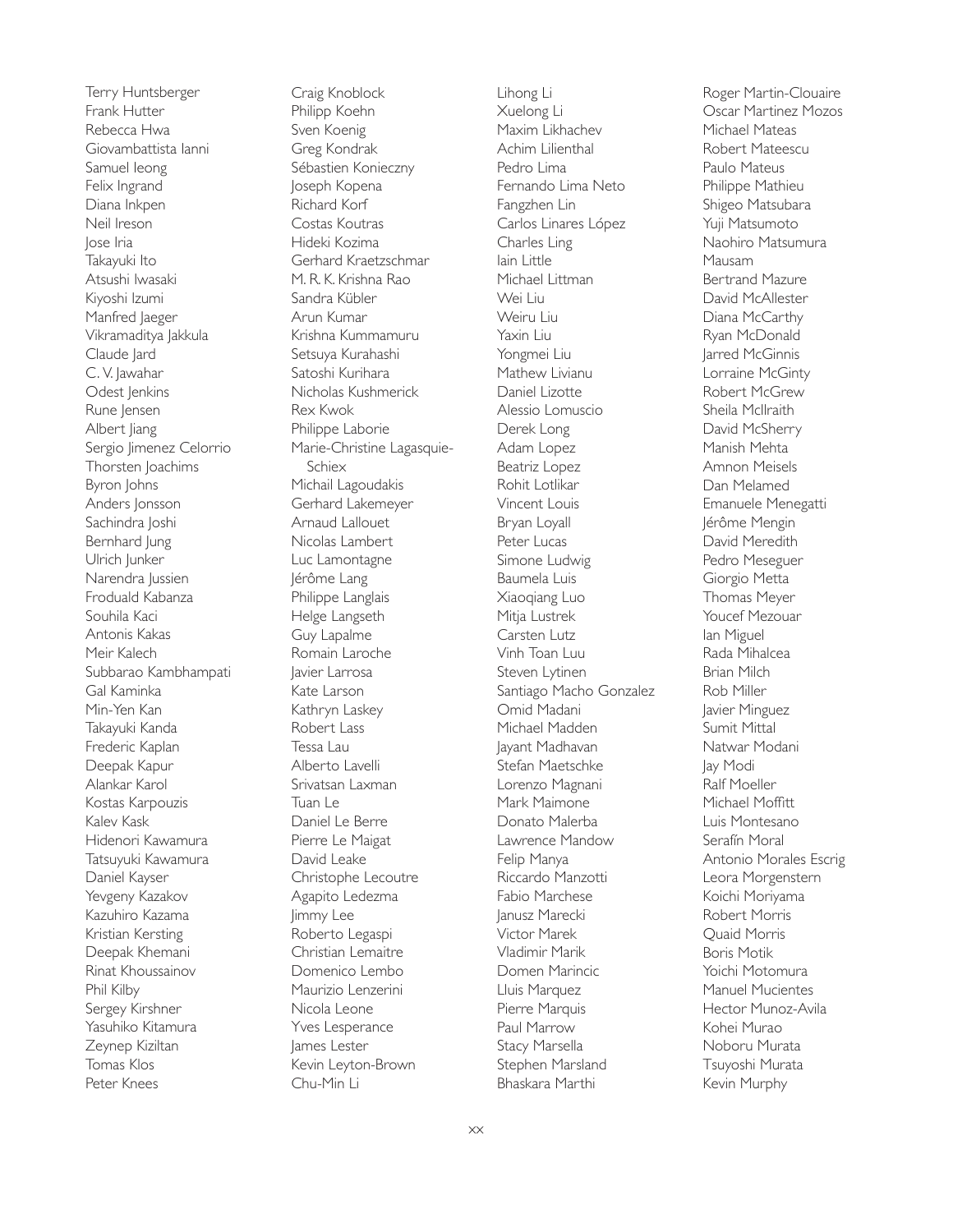Ion Muslea Katashi Nagao Ranjit Nair Hideyuki Nakanishi Yoshio Nakao Amedeo Napoli P. J. Narayanan Daniele Nardi Nanjangud Narendra Viviana Nastase Abhaya Nayak Adeline Nazarenko Scott Neal Reilly Bernhard Nebel Mary Neff Atul Negi Ulrich Nehmzow Mark Nelson Bertrand Neveu Andrew Ng Hwee Tou Ng Vincent Ng Grace Ngai Kevin Nickels Matthias Nickles Monica Nicolescu Jian-Yun Nie Ilkka Niemelä Kazushi Nishimoto Takuichi Nishimura Joakim Nivre Richard Nock Itsuki Noda Emma Norling Eugene Nudelman Pierre Nugues Angelo Oddi Ruediger Oehlmann Mattias Ohlsson Ikki Ohmukai Yukio Ohsawa Masayuki Ohta Masayuki Okamoto Frans Oliehoek Eugénio Oliveira Eva Onaindia Santi Ontañón Mehmet Orgun Manuel Oriol Barry O'Sullivan Vineet Padmanabhan Lluís Padró Deepak Padmanabhan Marco Pagani

Maurice Pagnucco Hector Palacios Georgios Paliouras Luigi Palopoli Jeff Pan Franck Panaget Bo Pang Patrick Pantel Sébastien Paquet Thiago Pardo James Park Youngja Park Lonnie Parker Lynne Parker Ronald Parr Benoît Parreaux Bijan Parsia Praveen Paruchuri Marius Pasca Gabriella Pasi Helene Paugam-Moisy Jonathan Pearce Federico Pecora Ted Pedersen Yannick Pencolé Pavlos Peppas Silvio Pereira Petra Perner Patrice Perny Gilles Pesant Adrian Petcu Jean-Marc Petit Thierry Petit Johann Petrak Ron Petrick Paolo Petta Patrick Pfaff Duc Nghia Pham John Phelps Christopher Pinchak Ramon Pino Perez Fiora Pirri Roberto Pirrone Marco Pistore Aleksander Pivk Christian Plagemann Enric Plaza Dimitris Plexousakis Michel Plu Agostino Poggi Karthikeyan Ponnalagu Fred Popowich Luigi Portinale Francois Poulet

Pascal Poupart Matt Powers Ronaldo Prati Ian Pratt-Hartmann Doina Precup Helmut Prendinger Steve Prestwich Bob Price Mikhail Prokopenko Patrick Prosser Gregory Provan Giuseppe Psaila Pearl Pu Arun Pujari Josep Puyol-Gruart David Pynadath Yuzhong Qu Yves-Marie Quemener Claude-Guy Quimper Rene Quiniou Bao Quoc Vo Zinovi Rabinovich Marco Ragni Iyad Rahwan Nitendra Rajput Ashwin Ram Ganesh Ramakrishnan Geber Ramalho Sarvapali Ramchurn Stefan Rank Arturo Rankin Christopher Raphael Baharak Rastegari Deepak Ravichandran Ramesh Rayudu Igor Razgon Gabriel Recatala Daniel Reeves Ioannis Refanidis William Regli Pierre Régnier Martin Rehak Rainer Reisenzein Sekou Remy Jochen Renz Fernando Resende Jr. Chantal Reynaud Carlos Ribeiro Alessandro Ricci Francesco Ricci Matthew Richardson Mark Riedl Martin Riedmiller Ellen Riloff

Jussi Rintanen Matthew Robinson Marcos Rodrigues Juan Rodriguez-Aguilar Juan Rodriguez Horacio Rodriguez Emma Rollon Panagiotis Rondogiannis Riccardo Rosati Francesca Rossi Silvia Rossi Olivier Roussel Marie-Christine Rousset Céline Rouveirol Michael Rovatsos Shourya Roy Wheeler Ruml Antonio Ruzzelli Jordi Sabater-Mir Régis Sabbadin Martin Sachenbacher Alessandro Saetti Alessandro Saffiotti Erol Sahin Lakhdar Saïs Lorenza Saitta Ryuuki Sakamoto Marti Sanchez J. Salvador Sanchez-Garreta Marcus Vinicius Santos Paulo Santos Ricardo Sanz Sunita Sarawagi Sebastian Sardina Sanem Sariel Anoop Sarkar Shin-ya Sato Abdul Sattar Uli Sattler Brian Scassellati Torsten Schaub Bruno Scherrer Thomas Schiex Marc Schoenauer Dirk Schulz Nathan Schurr Dale Schuurmans Luis Seabra Lopes Michele Sebag Magy Seif El-Nasr Giovanni Semeraro Sabrina Senatore Luciano Serafini